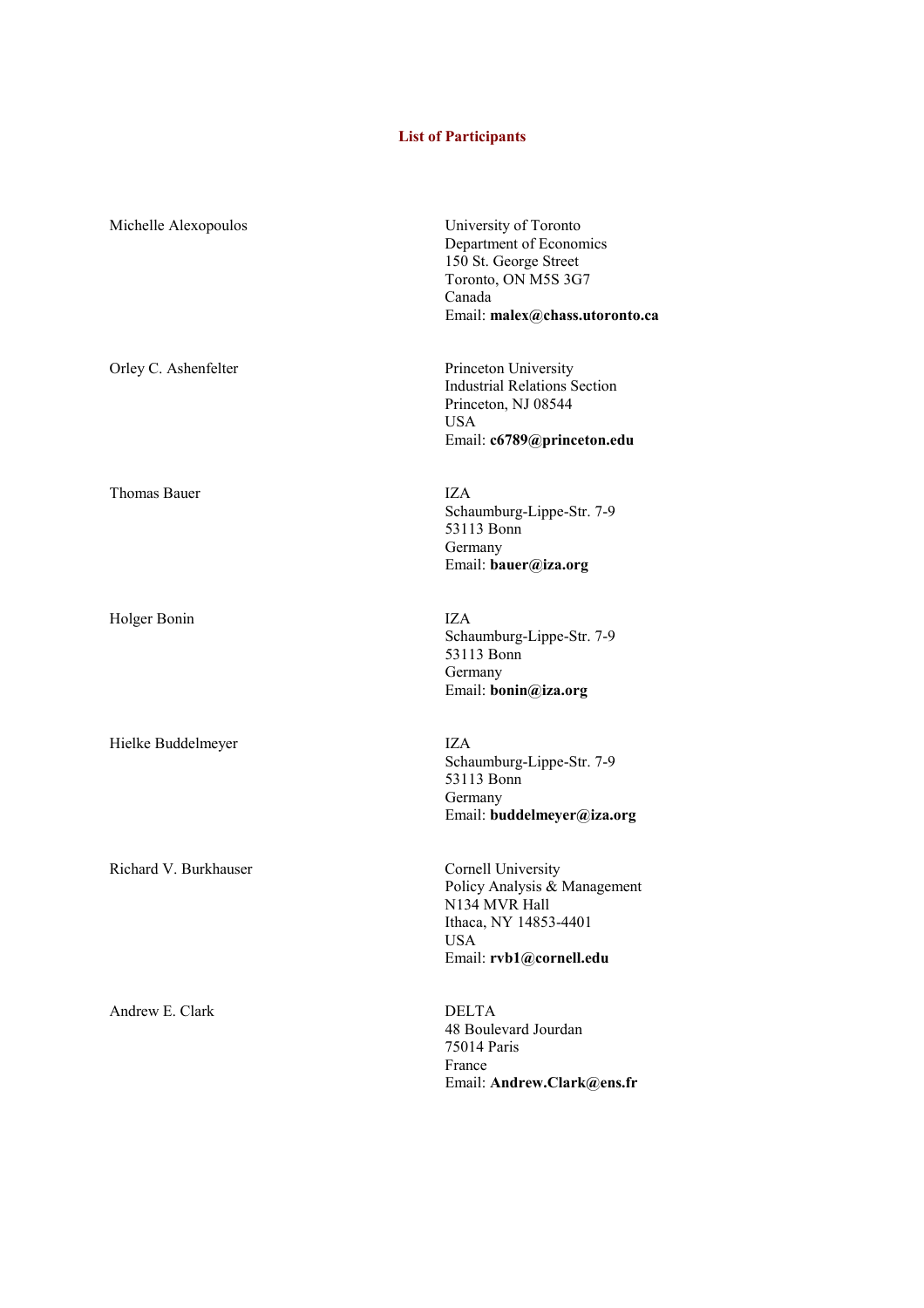| Miles Corak          | <b>Statistics Canada</b><br>Family and Labour Studies<br>K1A 0T6 Ottawa, ON<br>Canada<br>Email: miles.corak@statcan.ca                                                                   |
|----------------------|------------------------------------------------------------------------------------------------------------------------------------------------------------------------------------------|
| Peter Dolton         | University of Newcastle<br>Department of Economics<br>NE1 7RU Newcastle upon Tyne<br>United Kingdom<br>Email: Peter.Dolton@ncl.ac.uk                                                     |
| Robert J. Flanagan   | <b>Stanford University</b><br>Graduate School of Business<br>Stanford, CA 94305-5015<br><b>USA</b><br>Email: flanagan robert@gsb.stanford.edu                                            |
| Ira N. Gang          | <b>Rutgers University</b><br>Department of Economics<br>75 Hamilton St.<br>New Brunswick, NJ 08901-1248<br><b>USA</b><br>Email: gang@economics.rutgers.edu                               |
| Wolter H. J. Hassink | Utrecht University<br>Economisch Instituut, Faculteit Rechtsgeleerdheid<br>Kromme Nieuwegracht 22<br>3512 HH Utrecht<br>The Netherlands<br>Email: hassink@pop.econ.uu.nl                 |
| Vincent Hogan        | University College Dublin<br>Department of Economics<br>Belfield, Dublin 4<br>Ireland<br>Email: vincent.hogan@ucd.ie                                                                     |
| Jochen Kluve         | University of California, Berkeley<br>Department of Economics<br>Center for Labor Economics<br>549 Evans Hall<br>94720-3880 Berkeley, CA<br><b>USA</b><br>Email: kluve@econ.berkeley.edu |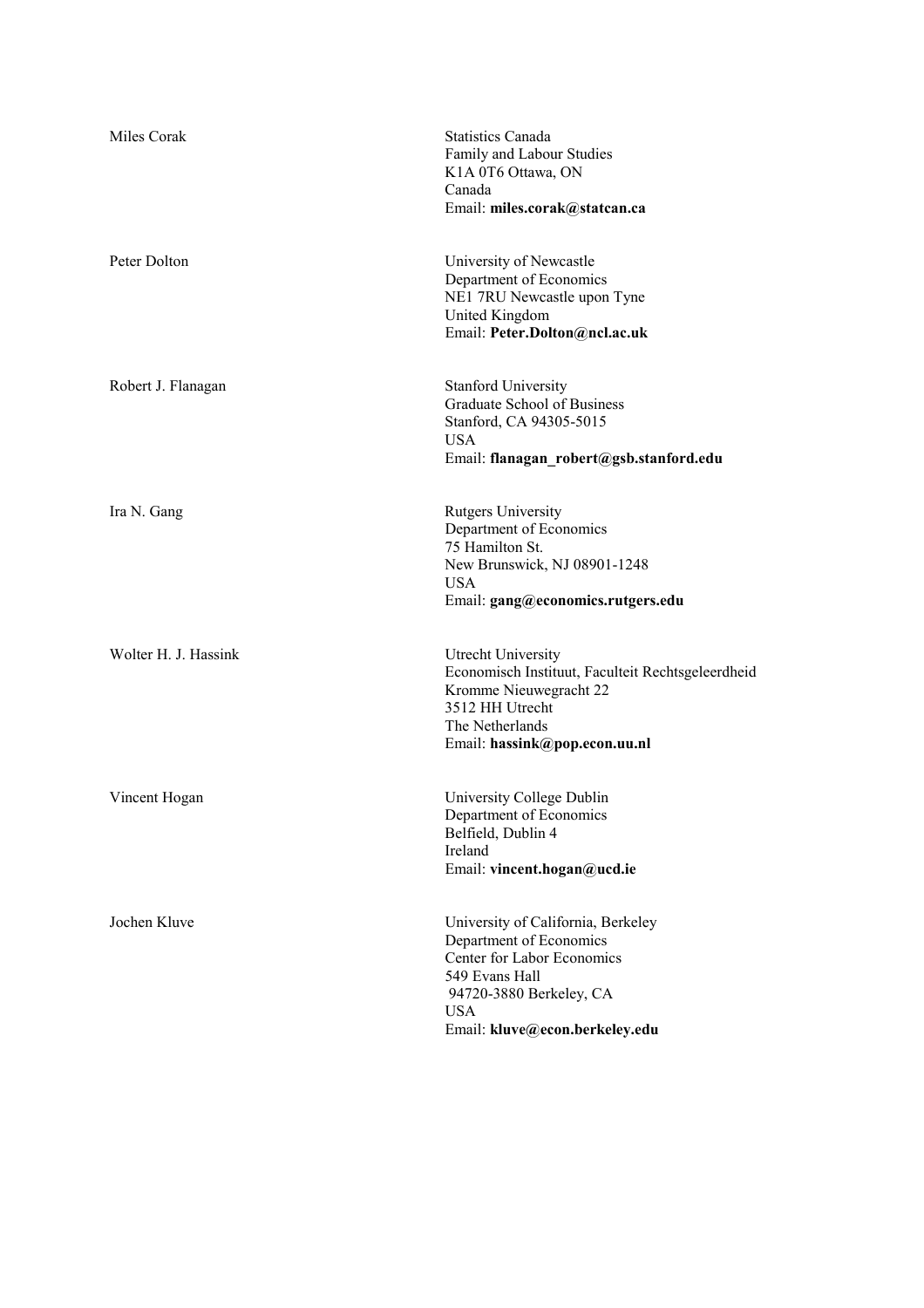| Winfried Koeniger   | IZA<br>Schaumburg-Lippe-Str. 7-9<br>53113 Bonn<br>Germany<br>Email: koeniger@iza.org                                                                                        |
|---------------------|-----------------------------------------------------------------------------------------------------------------------------------------------------------------------------|
| Francis Kramarz     | <b>CREST - INSEE</b><br>15, boulevard Gabriel Péri<br>92245 Malakoff<br>France<br>Email: kramarz@ensea.fr                                                                   |
| <b>Astrid Kunze</b> | <b>IZA</b><br>Schaumburg-Lippe-Str. 7-9<br>53113 Bonn<br>Germany<br>Email: kunze@iza.org                                                                                    |
| Michael Lechner     | University of St. Gallen<br><b>SIAW</b><br>Dufourstr. 48<br>9000 St. Gallen<br>Switzerland<br>Email: michael.lechner@unisg.ch                                               |
| Lilo Locher         | <b>IZA</b><br>Schaumburg-Lippe-Str. 7-9<br>53113 Bonn<br>Germany<br>Email: locher@iza.org                                                                                   |
| Robert A. Miller    | Carnegie Mellon University<br>Graduate School of Industrial Administration<br>Tech and Frew Streets<br>Pittsburgh, PA 15213<br><b>USA</b><br>Email: ramiller@andrew.cmu.edu |
| Peter Mueser        | University of Missouri<br>Department of Economics<br>118 Professional Building<br>65211 Columbia, MO<br><b>USA</b><br>Email: mueserp@missouri.edu                           |
| Gerard A. Pfann     | <b>IZA</b><br>Schaumburg-Lippe-Str. 7-9<br>53113 Bonn<br>Germany<br>Email: pfann@iza.org                                                                                    |